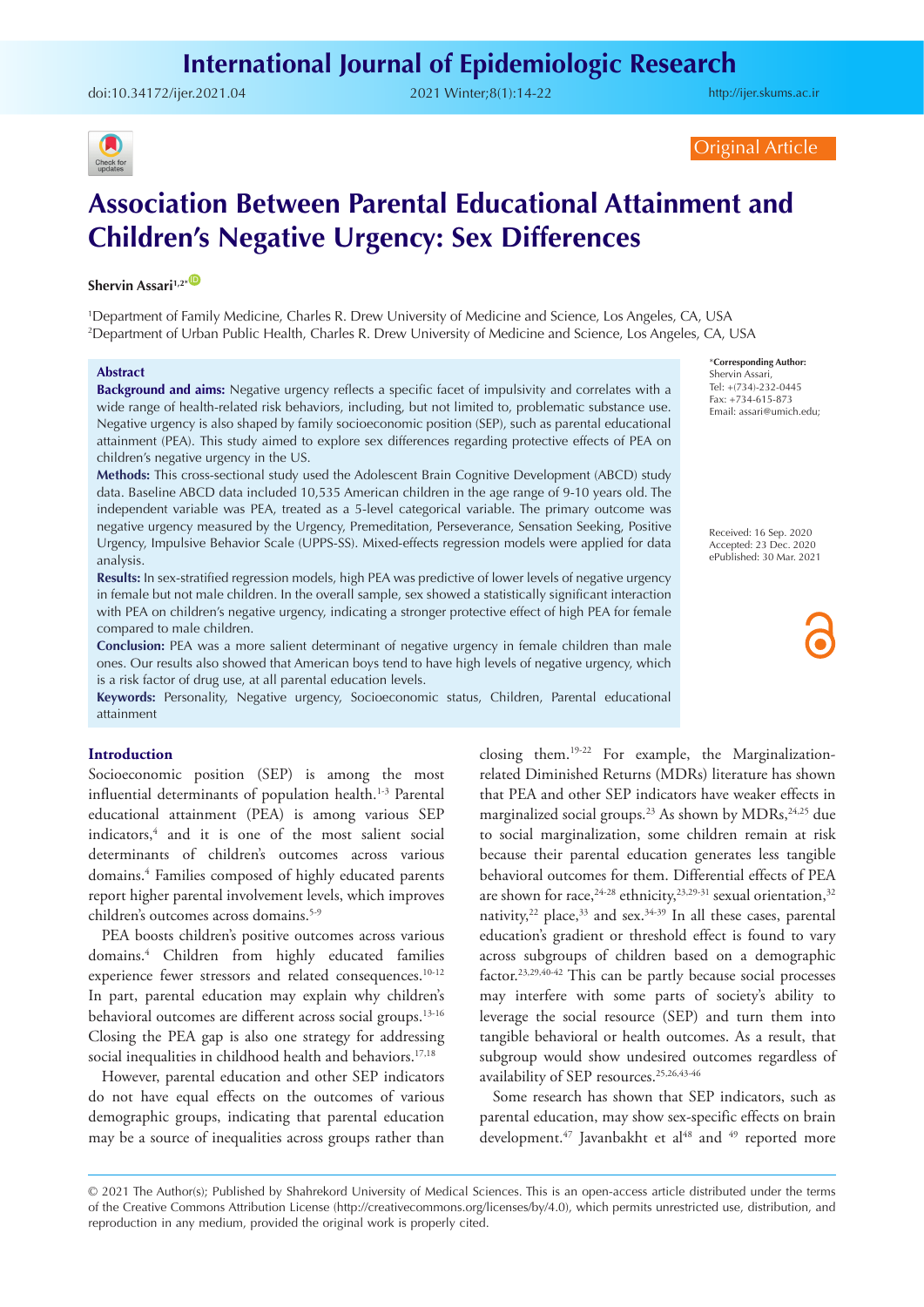potent PEA effects on the brain function of females than males. In contrast, Whittle et al<sup>50</sup> and Mcdermott et al<sup>51</sup> showed opposite results, where boys were more sensitive than girls to a variation in environmental inputs. Assari also showed sex differences in the effects of parental education on the depression of adolescents.<sup>52,53</sup> Although we know that sex differences exist in SEP effects on brain development, the magnitude and direction of such sex differences are still unclear.

Negative urgency reflects a specific facet of impulsivity,<sup>54</sup> and is known to be a risk factor of a wide range of healthrelated risk behaviors, including problematic substance use.55-57 Negative urgency is commonly measured by a scale called the Urgency, *Premeditation*, Perseverance, Sensation Seeking (UPPS).<sup>58-62</sup> Compared to children and adults with low negative urgency, subjects with high negative urgency respond undesirably to reward omission in tasks that use monetary incentives.<sup>63-66</sup> Following omission of an expected reward, subjects with high levels of negative urgency show frustration and display impulsive behaviors.<sup>66</sup>

This study compared the effects of PEA on negative urgency of male and female children in the US. While high PEA is expected to be associated with less negative urgency (Hypothesis 1), this effect may be stronger for males than females (Hypothesis 2). The stronger effects of SEP indicators for males than females have been shown in some studies.<sup>50,51</sup>

## **Materials and Methods** *Design, Setting, and Sampling*

This cross-sectional study was a secondary analysis of existing data. We borrowed data from the Adolescent Brain Cognitive Development (ABCD) study.67-71 The ABCD is a national children's brain development study with broad diversity based on race, ethnicity, sex, and SEP.<sup>67,72</sup>

Participants were recruited from multiple cities across various states in the US. The sample was enrolled through the US school system. The recruitment catchment area of the ABCD, composed of 21 participating sites, encompasses over 20% of the entire US population of 9-10-year-old children. The ABCD applied a carefully designed sampling and recruitment process across various sites, described elsewhere, <sup>67,68,70,72-87</sup> to ensure that the results are generalizable. More details of the ABCD sample and sampling are available here.<sup>88</sup>

#### *Analytical Sample*

This study included 10,535 children (age range: 9-10 years old) who had data on study variables, including negative urgency*.* Children from any race or ethnicity were included. No additional eligibility was considered.

# *Measures*

# *Outcome*

*Negative urgency.* Negative urgency reflected impulsivity,

and was measured by the Urgency, Premeditation (lack of), Perseverance (lack of), Sensation Seeking, Positive Urgency, Impulsive Behavior Scale (UPPS-SS).<sup>89</sup> Negative urgency in this study was treated as a continuous measure, with a higher score indicating a higher negative urgency (higher impulsivity). This measure is valid and reliable<sup>62</sup> (Supplementary file 1).

#### *Moderator*

*Sex.* Sex, 1 for males and 0 for females, was a dichotomous variable. This variable was the effect modifier.

# *Independent Variable*

*Parental educational attainment.* PEA was a five-level categorical variable. Responses included 1= less than high school diploma; 2=high school diploma or GED;  $3 =$ some college;  $4 =$ college degree; and  $5 =$ some graduate education. The distribution of our PEA variable is shown in Supplementary file 1.

#### *Confounders*

*Race.* Race was self-identified by parents, and it was treated as a categorical variable: White (reference group), Black, Asian, and Other/Mixed race.

*Ethnicity.* Ethnicity, self-identified by the interviewed parents, was a categorical variable: Hispanics vs. non-Hispanics (reference category).

*Ag*e*.* The interviewed parents reported child age.

*Parental marital status.* The household's marital status was a dichotomous variable: married=1 and non-married=0.

#### *Data Analysis*

To describe our sample, we reported mean (SD) for continuous variables and frequencies and percentages for categorical variables in the pooled sample and by sex. We also used chi-square or independent sample *t* test for bivariate analysis. Our main analysis applied mixed (random) effect models that allowed adjusting for the data's nested nature. This analysis was performed in the Data Analysis and Exploration Portal (DEAP), National Data Archive (NDA), and National Institutes of Health (NIH). Participants were nested within families who were nested within 21 sites. As such, our models corrected for non-independence of our observations. Two mixed-effects multivariable models were performed. In both of these models, negative urgency was the outcome, sex was the moderator, PEA was the predictor, and covariates (race, ethnicity, age, and parental marital status), as well as site and family ID were controlled. *Model 1 (no interaction)* was estimated in the absence of the PEA by sex interaction term. *Model 2 (the interaction model)* added interaction terms between sex and PEA. Supplementary file 2 shows the formula used for *Model 1, Model 2,* and *Model 3* in the DEAP system. Regression coefficient (b), SE, and p-values were reported for each model. Supplementary file 1 shows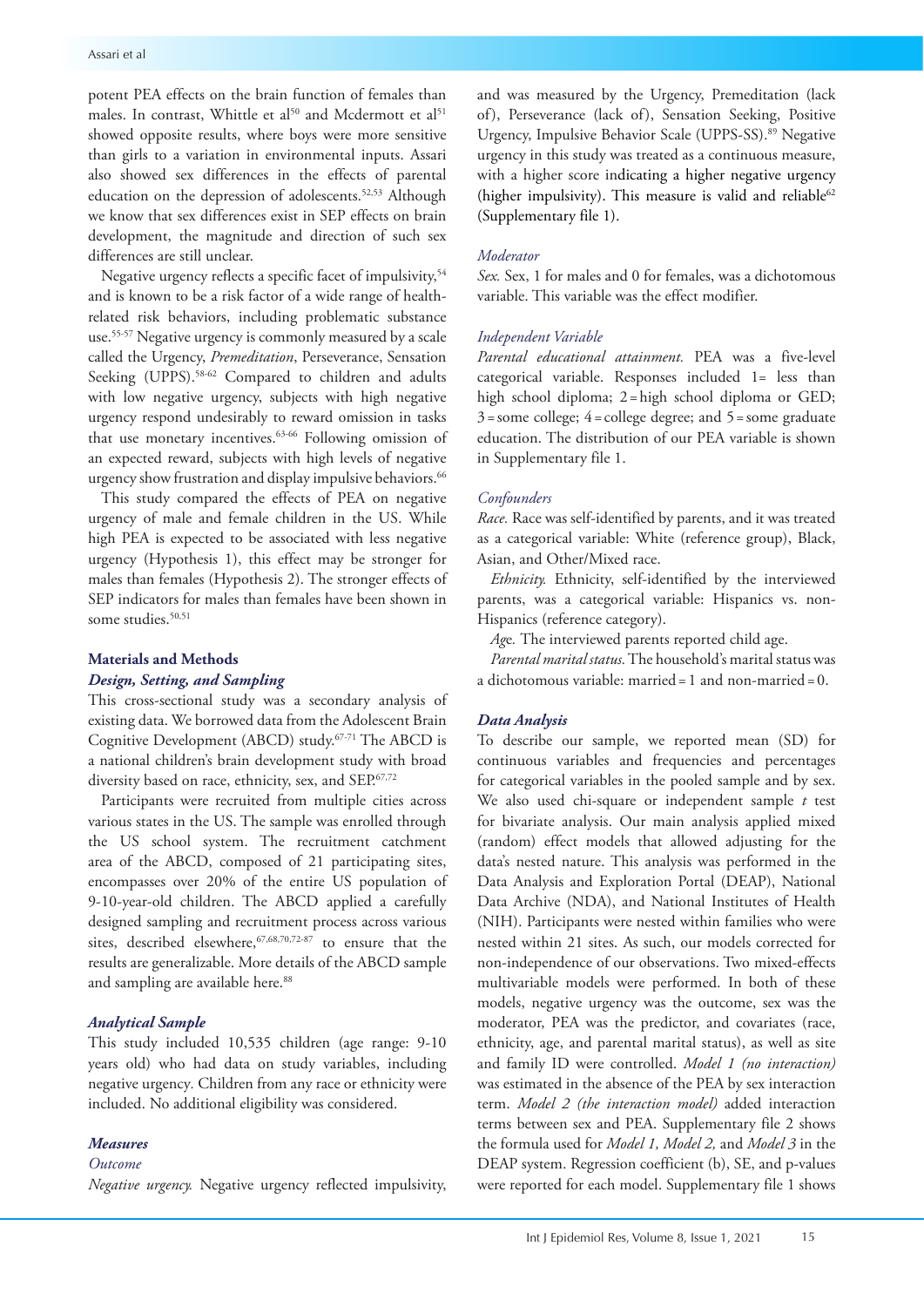the results of testing assumptions. Graphs reflecting these results are also shown.

#### *Ethical Approval*

For this study, we used a fully de-identified data set. As such, the study was exempted from a full review Institutional Review Board (IRB). However, the main study protocol, the ABCD, was approved by the IRB at the University of California, San Diego (UCSD), and several other institutions. Participants signed consent or assent depending on their age.<sup>72</sup>

# **Results**

[Table 1](#page-2-0) depicts the summary statistics of the pooled sample and by sex. The current analysis was performed on 10,535 children (age range: 9-10 years old), from whom 52% were male ( $n = 5,481$ ), and 48% were female ( $n = 5054$ ).

[Table 2](#page-3-0) summarizes our mixed-method regression models in the overall (pooled) sample. *Model 1* (Main Effect Model) did not show any association between PEA and negative urgency in the pooled sample. *Model 2* (Interaction Model) showed an interaction term between sex and PEA on negative urgency, suggesting that the effect of PEA on negative urgency was weaker for males than females. *Model 3* showed an inverse association between PEA and negative urgency in females.

[Figure 1](#page-3-1) shows no effect of PEA on negative urgency in the pooled sample. [Figure 2](#page-3-2) shows the effect of PEA on negative urgency for females. As this figure shows,

there was a stepwise association between PEA and female children's negative urgency. Female children whose parents had the highest education levels showed the lowest levels of negative urgency, and those with the lowest PEA showed the highest negative urgency. [Figure 3](#page-4-0) shows interactions between PEA and child's sex on negative urgency in the pooled sample. As this figure shows, a decline in negative urgency due to high PEA was smaller for male than female children.

## **Discussion**

Our findings showed that high parental education reduces negative urgency for female but not male children, indicating that sex alters the effect of parental education on negative urgency. We also found interactions that were suggestive of more potent effects of PEA on negative urgency for female than male American children.

The literature on sex differences may explain the results. Sex differences are due to the biology of being male or female. Environmental input (e.g., SEP) may show some sex-specific patterns of effects on brain development.<sup>47</sup> A study showed that SEP (i.e., income) might have a larger effect on the development of certain brain structures (e.g., amygdala) of female than male participants.<sup>48</sup> Another study among children aged 6-11 years old found that PEA predicted females' structural brain network efficiency but not males' structural brain network efficiency.<sup>49</sup>

Other studies have provided opposing results. For example, a [study documented a](https://www.biorxiv.org/content/10.1101/2020.01.24.918847v2.full#ref-38) more salient SEP effect

<span id="page-2-0"></span>

|  |  | Table 1. Descriptive Data Overall and by Sex |  |
|--|--|----------------------------------------------|--|
|--|--|----------------------------------------------|--|

| Level                                                                                         | All           | Female        | Male          | $\boldsymbol{P}$ |  |
|-----------------------------------------------------------------------------------------------|---------------|---------------|---------------|------------------|--|
|                                                                                               | $N = 10535$   | $n = 5054$    | $n = 5481$    |                  |  |
| Age (mon), mean (SD)                                                                          | 118.97 (7.46) | 118.79 (7.44) | 119.13 (7.48) | 0.021            |  |
| Negative Urgency, mean (SD)                                                                   | 8.49(2.63)    | 8.26 (2.63)   | 8.69(2.61)    | < 0.001          |  |
| Parental education, No. (%)                                                                   |               |               |               |                  |  |
| <hs diploma<="" td=""><td>391 (3.7)</td><td>198 (3.9)</td><td>193(3.5)</td><td>0.72</td></hs> | 391 (3.7)     | 198 (3.9)     | 193(3.5)      | 0.72             |  |
| HS Diploma/GED                                                                                | 872 (8.3)     | 412 (8.2)     | 460(8.4)      |                  |  |
| Some College                                                                                  | 2702 (25.6)   | 1281 (25.3)   | 1421 (25.9)   |                  |  |
| Bachelor                                                                                      | 2794 (26.5)   | 1333 (26.4)   | 1461 (26.7)   |                  |  |
| Post graduate degree                                                                          | 3776 (35.8)   | 1830 (36.2)   | 1946 (35.5)   |                  |  |
| Race, No. (%)                                                                                 |               |               |               |                  |  |
| White                                                                                         | 6974 (66.2)   | 3292 (65.1)   | 3682 (67.2)   | 0.144            |  |
| <b>Black</b>                                                                                  | 1539 (14.6)   | 771 (15.3)    | 768 (14.0)    |                  |  |
| Asian                                                                                         | 234(2.2)      | 117(2.3)      | 117(2.1)      |                  |  |
| Other/Mixed                                                                                   | 1788 (17.0)   | 874 (17.3)    | 914 (16.7)    |                  |  |
| Married family, No. (%)                                                                       |               |               |               |                  |  |
| No                                                                                            | 3205 (30.4)   | 1580 (31.3)   | 1625 (29.6)   | 0.075            |  |
| Yes                                                                                           | 7330 (69.6)   | 3474 (68.7)   | 3856 (70.4)   |                  |  |
| Hispanic, No. (%)                                                                             |               |               |               |                  |  |
| No                                                                                            | 8552 (81.2)   | 4111 (81.3)   | 4441 (81.0)   | 0.697            |  |
| Yes                                                                                           | 1983 (18.8)   | 943 (18.7)    | 1040 (19.0)   |                  |  |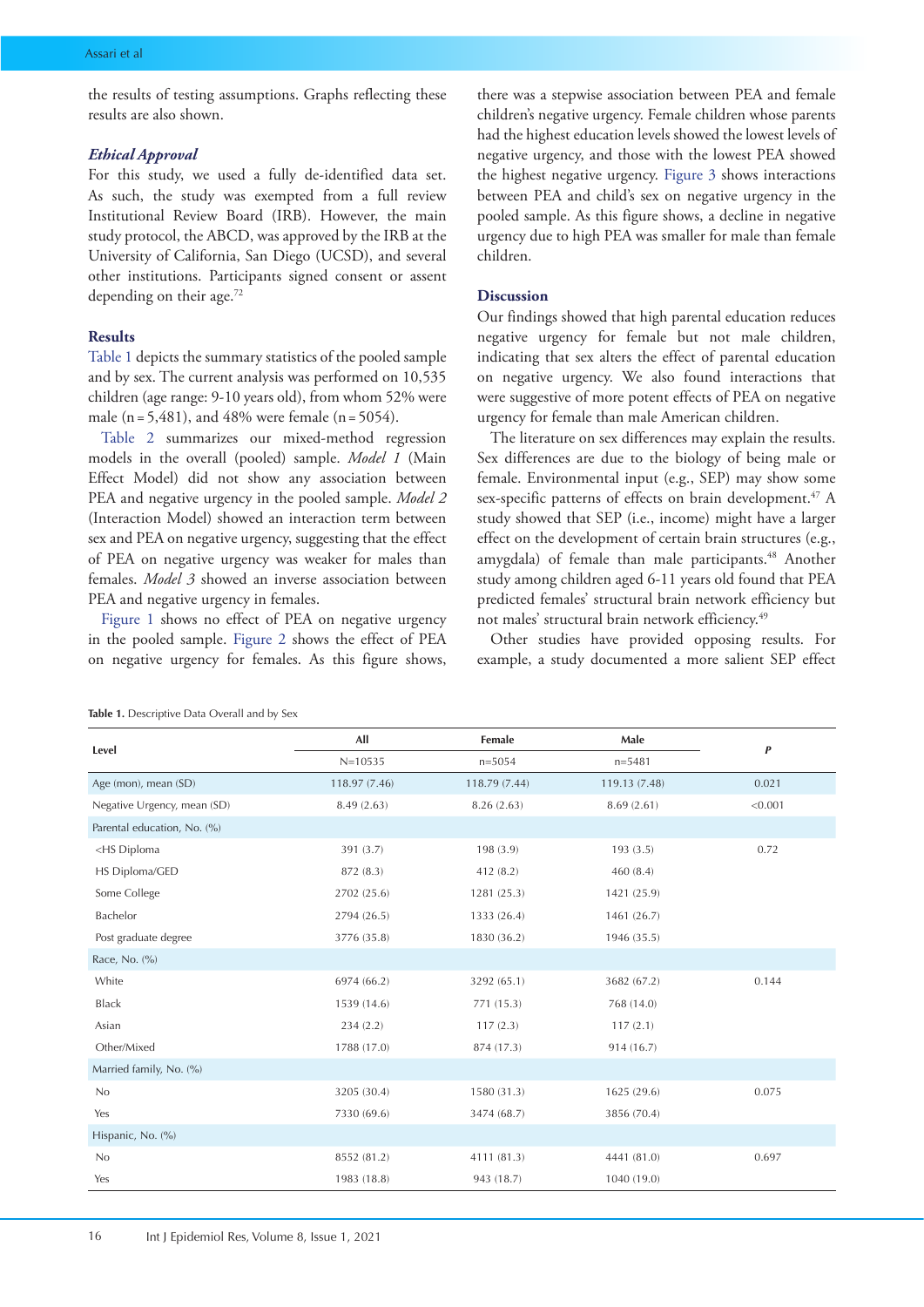## <span id="page-3-0"></span>**Table 2.** The Results of Our Mixed Effect Models

|                                                             | All        |           |           | All          |           |           | <b>Females</b> |           |           |
|-------------------------------------------------------------|------------|-----------|-----------|--------------|-----------|-----------|----------------|-----------|-----------|
|                                                             | b          | <b>SE</b> | P         | b            | <b>SE</b> | p         | $\mathbf b$    | <b>SE</b> | P         |
| Parental education (HS Diploma/<br>GED)                     | 0.18675    | 0.16363   | 0.2537585 | $-0.24328$   | 0.22919   | 0.288503  | $-0.24926$     | 0.23248   | 0.2836748 |
| Parental education (some<br>college)                        | 0.03376    | 0.14963   | 0.8215028 | $-0.4512*$   | 0.20505   | 0.0277997 | $-0.47028*$    | 0.21075   | 0.0256967 |
| Parental education (bachelor)                               | $-0.10142$ | 0.15918   | 0.5240414 | $-0.42775*$  | 0.21215   | 0.0437949 | $-0.46486*$    | 0.22593   | 0.0396825 |
| Parental education (post graduate<br>degree)                | $-0.12890$ | 0.16118   | 0.4239005 | $-0.57307**$ | 0.21206   | 0.0068951 | $-0.60609**$   | 0.22936   | 0.0082545 |
| Sex (Male)                                                  |            |           |           | $-0.39349$   | 0.26425   | 0.1364957 |                |           |           |
| Parental education (HS diploma/<br>$GED$ ) x sex (male)     |            |           |           | $0.87007**$  | 0.31827   | 0.0062722 |                |           |           |
| Parental education (some<br>college) x sex (male)           |            |           |           | $0.97683***$ | 0.28307   | 0.0005611 |                |           |           |
| Parental education (bachelor) x<br>sex (male)               |            |           |           | $0.67624*$   | 0.28254   | 0.016707  |                |           |           |
| Parental education (post graduate<br>$degree)$ x sex (male) |            |           |           | $0.9027**$   | 0.27782   | 0.0011606 |                |           |           |

Age, marital status, race, and ethnicity (Hispanic) are controlled in both models.

\**P*<0.05, \*\**P* <0.01

on the cortical surface of male than female participants.<sup>51</sup> A study showed that positive parenting and caregiving better predict the amygdala's volumetric growth and the cortical thinning of the right anterior cingulate for males than females.50 Thus, sex differences in the effects of SEP on brain development exist. However, the directionality of these sex differences is still unknown.<sup>90</sup>

The literature on gender differences may also explain the findings. Gender, different from sex, is a social construct

and refers to the difference due to the variation in the social experiences of males and females. Gender differences can be shaped by differences between males' and females' social networks, culture, norms, parents, and friends. The impact of parents, teachers, and peers may differ across SEP levels for boys and girls. Some SEP indicators have a larger impact on girls' opportunities and experiences than boys. While boys of high- and low-income families develop similarly, high- and low-income girls receive vastly

<span id="page-3-1"></span>

**Figure 1.** Association Between Parental Educational Attainment and Children Negative Urgency Overall.

<span id="page-3-2"></span>

**Figure 2.** Association Between Parental Educational Attainment and Children Negative Urgency in Females.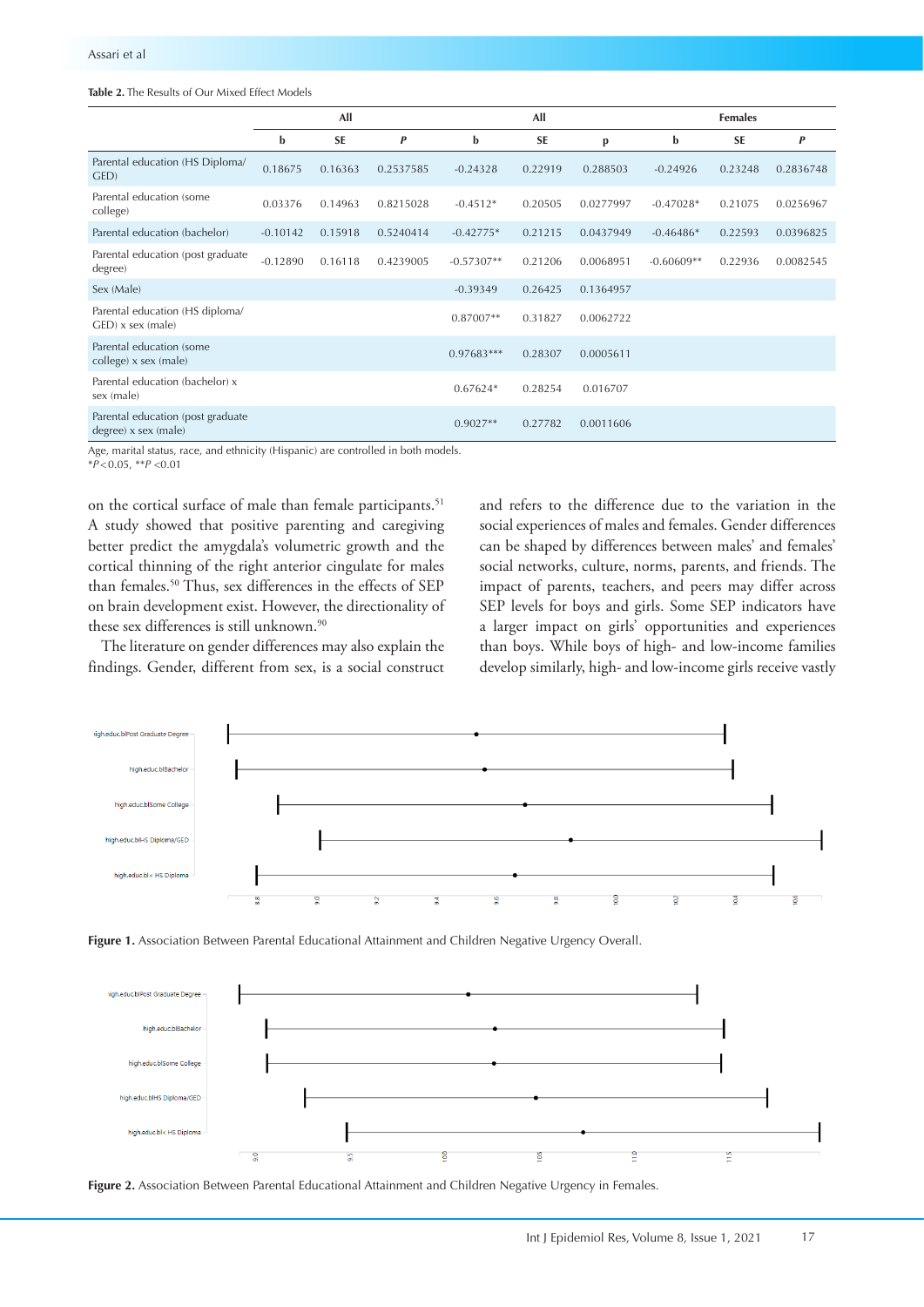<span id="page-4-0"></span>

**Figure 3.** Association Between Parental Educational Attainment and Children Negative Urgency by Child's Sex.

different parenting, stress, peers, and social risk. High- and low-SEP parents may socialize or monitor their boys and girls differently.91-93 The influence of peers may also differ for males and females.<sup>94</sup> Finally, gender shapes how people cope with stress.95 These may all result in gender differences in SEP's effects on daily experiences and exposures that shape negative urgency and other aspects of brain function and development.

Gender and sex differences are rules rather than exceptions. Although not supported here, there are studies showing stronger SEP effects (e.g., income and parental education) for males than females among adults. This might be due to the fact that society has a stronger expectation from males than females to be bread-winners and provide for their families.<sup>96-101</sup> We, however, found stronger SEP effects for females than males.

Research that investigates brain development should not limit itself to controlling for sex and gender. The same is true for any studies that explore SEP effects on the brain development of children. Most of the research has traditionally "controlled" the statistical effect of sex, gender, and SEP. Researchers should be aware that sex/ gender and SEP interact, meaning that sex alters the SEP effect, and SEP changes the effect of sex on behaviors and brain function and development.

Additional research is needed on the underlying mechanisms that explain why sex or gender alter the effects of SEP indicators such as PEA on children's negative urgency. We know that family SEP may differently impact children's outcomes across demographic groups.102 Also, not only sex but other factors such as race, place, and class may alter the effect of parental education on children's outcomes.103 These complexities should be addressed in further research.

Cross-sectional studies are limited in their design. We cannot make any causal inferences between parental education and negative urgency. This study only investigated one SEP indicator, namely PEA. It is unknown if the effects of other SEP indicators such as wealth, income, parental marital status, and parental employment are similar for male and female students. Moreover, it is not clear whether higher-level SEP indicators such as neighborhood SEP have similar or differential effects on children's negative urgency. Our research did not study other personality traits or aspects of impulsivity. It also did not study other risk factors of substance use, such as peers, norms, expectations, parenting, and knowledge about drugs' harm. We also did not study why PEA differently influences male and female children's negative urgency.

# **Conclusion**

According to our results, high PEA impacted negative urgency in girls but not boys. This means that girls with highly educated parents would have low negative urgency. However, boys with high and low parental education do not vary much in their negative urgency, and they all have high levels of negative urgency. The result is essential given the role of negative urgency on health risk behaviors such as drug use.

# **Conflict of Interest Disclosures**

The funders had no role in the design of the study; in the collection, analyses, or interpretation of data; in the writing of the manuscript, or in the decision to publish the results.

# **Funding**

Shervin Assari is supported by the grants with the numbers CA201415 02, DA035811-05, U54MD007598, U54MD008149, D084526-03, and U54CA229974 by the National Institutes of Health (NIH). Data used in the preparation of this article were obtained from the Adolescent Brain Cognitive Development (ABCD) Study (<https://abcdstudy.org>), held in the NIMH Data Archive (NDA). The ABCD Study is supported by the National Institutes of Health (NIH) and additional federal partners under award numbers U01DA041022, U01DA041025, U01DA041028, U01DA041048, U01DA041089, U01DA041093, U01DA041106, U01DA041117, U01DA041120, U01DA041134, U01DA041148, U01DA041156, U01DA041174, U24DA041123, and U24DA041147. A full list of federal partners is available at [https://abcdstudy.org/federal-partners.html.](https://abcdstudy.org/federal-partners.html) A listing of participating sites and a complete listing of the study investigators can be found at [https://abcdstudy.org/](https://abcdstudy.org/principal-investigators.html)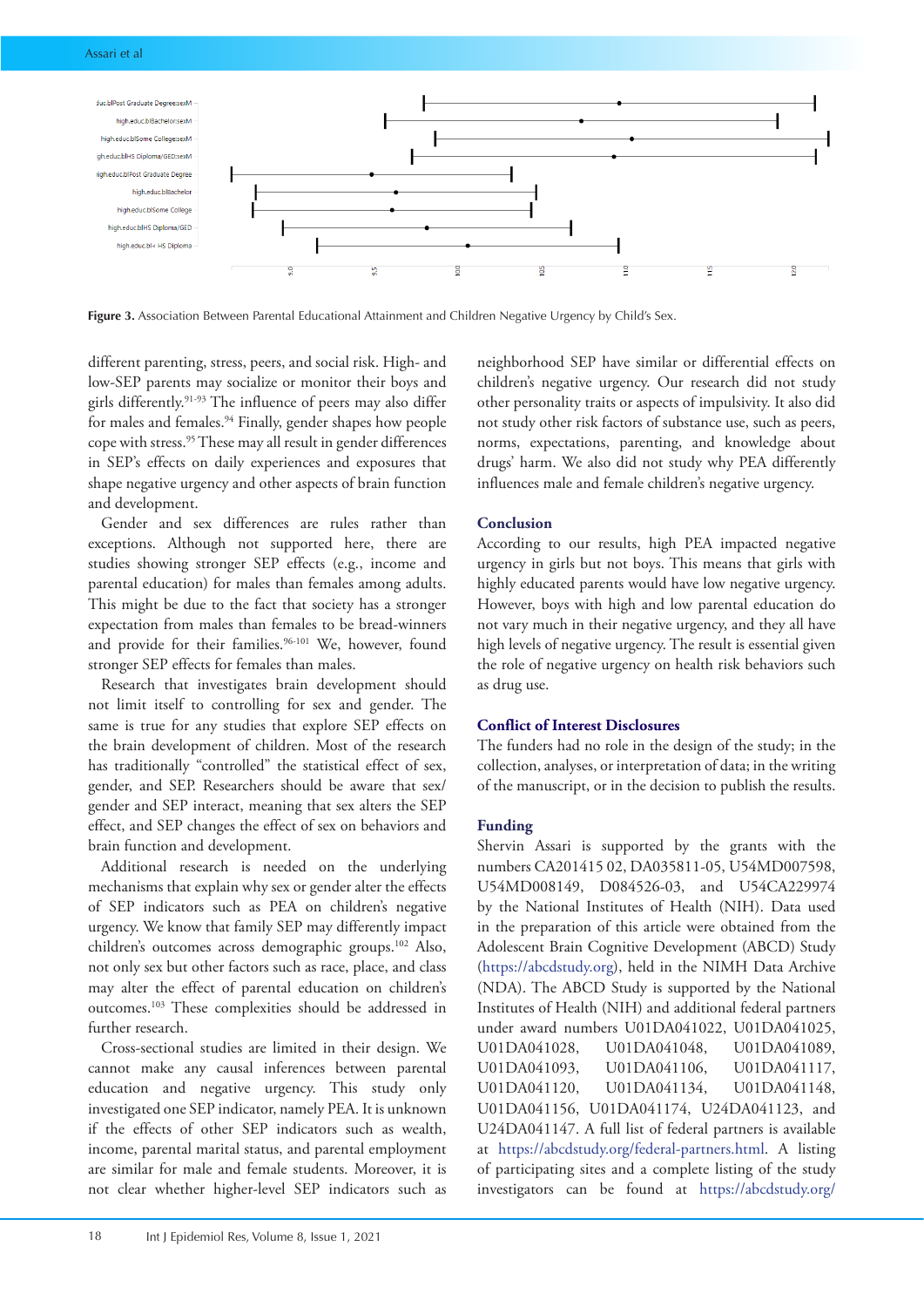# [principal-investigators.html](https://abcdstudy.org/principal-investigators.html).

#### **Disclaimer**

This manuscript reflects the views of the author and may not reflect the opinions or views of the NIH or ABCD consortium investigators. ABCD consortium investigators designed and implemented the study and/or provided data but did not necessarily participate in analysis or writing of this report.

## **Supplementary files**

Supplementary file 1. Distribution of the predictor, outcome, residuals, and quantiles.

Supplementary file 2. Model formula for our main models.

#### **References**

- 1. Valencia MLC, Tran BT, Lim MK, Choi KS, Oh JK. Association between socioeconomic status and early initiation of smoking, alcohol drinking, and sexual behavior among Korean adolescents. Asia Pac J Public Health. 2019;31(5):443-53. doi: 10.1177/1010539519860732.
- 2. Ahmad A, Zulaily N, Shahril MR, Syed Abdullah EFH, Ahmed A. Association between socioeconomic status and obesity among 12-year-old Malaysian adolescents. PLoS One. 2018;13(7):e0200577. doi: 10.1371/journal.pone.0200577.
- 3. Merz EC, Tottenham N, Noble KG. Socioeconomic status, amygdala volume, and internalizing symptoms in children and adolescents. J Clin Child Adolesc Psychol. 2018;47(2):312-23. doi: 10.1080/15374416.2017.1326122.
- 4. Ross CE, Mirowsky J. The interaction of personal and parental education on health. Soc Sci Med. 2011;72(4):591-9. doi: 10.1016/j.socscimed.2010.11.028.
- 5. Poh BK, Lee ST, Yeo GS, Tang KC, Noor Afifah AR, Siti Hanisa A, et al. Low socioeconomic status and severe obesity are linked to poor cognitive performance in Malaysian children. BMC Public Health. 2019;19(Suppl 4):541. doi: 10.1186/ s12889-019-6856-4.
- 6. Karlsson O, De Neve JW, Subramanian SV. Weakening association of parental education: analysis of child health outcomes in 43 low- and middle-income countries. Int J Epidemiol. 2019;48(1):83-97. doi: 10.1093/ije/dyy158.
- 7. Madhushanthi HJ, Wimalasekera SW, Goonewardena CSE, Amarasekara A, Lenora J. Socioeconomic status is a predictor of neurocognitive performance of early female adolescents. Int J Adolesc Med Health. 2018;32(6). doi: 10.1515/ ijamh-2018-0024.
- 8. Christensen DL, Schieve LA, Devine O, Drews-Botsch C. Socioeconomic status, child enrichment factors, and cognitive performance among preschool-age children: results from the Follow-Up of Growth and Development Experiences study. Res Dev Disabil. 2014;35(7):1789-801. doi: 10.1016/j. ridd.2014.02.003.
- 9. Bouthoorn SH, Wijtzes AI, Jaddoe VW, Hofman A, Raat H, van Lenthe FJ. Development of socioeconomic inequalities in obesity among Dutch pre-school and school-aged children. Obesity (Silver Spring). 2014;22(10):2230-7. doi: 10.1002/ oby.20843.
- 10. Yelin E, Trupin L, Bunde J, Yazdany J. Poverty, neighborhoods, persistent stress, and systemic lupus erythematosus outcomes: a qualitative study of the patients' perspective. Arthritis Care Res (Hoboken). 2019;71(3):398-405. doi: 10.1002/acr.23599.
- 11. Harnett NG, Wheelock MD, Wood KH, Goodman AM, Mrug

S, Elliott MN, et al. Negative life experiences contribute to racial differences in the neural response to threat. Neuroimage. 2019;202:116086. doi: 10.1016/j.neuroimage.2019.116086.

- 12. Schulz AJ, Mentz G, Lachance L, Johnson J, Gaines C, Israel BA. Associations between socioeconomic status and allostatic load: effects of neighborhood poverty and tests of mediating pathways. Am J Public Health. 2012;102(9):1706-14. doi: 10.2105/ajph.2011.300412.
- 13. Kaufman JS, Cooper RS, McGee DL. Socioeconomic status and health in blacks and whites: the problem of residual confounding and the resiliency of race. Epidemiology. 1997;8(6):621-8.
- 14. Bell CN, Sacks TK, Thomas Tobin CS, Thorpe RJ Jr. Racial nonequivalence of socioeconomic status and self-rated health among African Americans and Whites. SSM Popul Health. 2020;10:100561. doi: 10.1016/j.ssmph.2020.100561.
- 15. Samuel LJ, Roth DL, Schwartz BS, Thorpe RJ, Glass TA. Socioeconomic status, race/ethnicity, and diurnal cortisol trajectories in middle-aged and older adults. J Gerontol B Psychol Sci Soc Sci. 2018;73(3):468-76. doi: 10.1093/geronb/ gbw080.
- 16. Fuentes M, Hart-Johnson T, Green CR. The association among neighborhood socioeconomic status, race and chronic pain in Black and White older adults. J Natl Med Assoc. 2007;99(10):1160-9.
- 17. Williams DR, Costa MV, Odunlami AO, Mohammed SA. Moving upstream: how interventions that address the social determinants of health can improve health and reduce disparities. J Public Health Manag Pract. 2008;14 Suppl:S8-17. doi: 10.1097/01.phh.0000338382.36695.42.
- 18. Williams DR. Race, socioeconomic status, and health. The added effects of racism and discrimination. Ann N Y Acad Sci. 1999;896:173-88. doi: 10.1111/j.1749-6632.1999. tb08114.x.
- 19. Assari S, Preiser B, Kelly M. Education and income predict future emotional well-being of Whites but not Blacks: a ten-year cohort. Brain Sci. 2018;8(7):122. doi: 10.3390/ brainsci8070122.
- 20. Assari S. Family socioeconomic position at birth and school bonding at age 15; Blacks' diminished returns. Behav Sci (Basel). 2019;9(3):26. doi: 10.3390/bs9030026.
- 21. Assari S. Income and mental well-being of middle-aged and older Americans: immigrants' diminished returns. Int J Travel Med Glob Health. 2020;8(1):37-43. doi: 10.34172/ ijtmgh.2020.06.
- 22. Assari S. Socioeconomic status and current cigarette smoking status: immigrants' diminished returns. Int J Travel Med Glob Health. 2020;8(2):66-72. doi: 10.34172/ijtmgh.2020.11.
- 23. Assari S, Farokhnia M, Mistry R. Education attainment and alcohol binge drinking: diminished returns of Hispanics in Los Angeles. Behav Sci (Basel). 2019;9(1):9. doi: 10.3390/ bs9010009.
- 24. Assari S. Health disparities due to diminished return among black Americans: public policy solutions. Soc Issues Policy Rev. 2018;12(1):112-45. doi: 10.1111/sipr.12042.
- 25. Assari S. Unequal gain of equal resources across racial groups. Int J Health Policy Manag. 2018;7(1):1-9. doi: 10.15171/ ijhpm.2017.90.
- 26. Assari S, Caldwell CH, Mincy R. Family socioeconomic status at birth and youth impulsivity at age 15; Blacks' diminished return. Children (Basel). 2018;5(5):58. doi: 10.3390/ children5050058.
- 27. Assari S, Caldwell CH, Mincy RB. Maternal educational attainment at birth promotes future self-rated health of White but not Black youth: a 15-year cohort of a national sample. J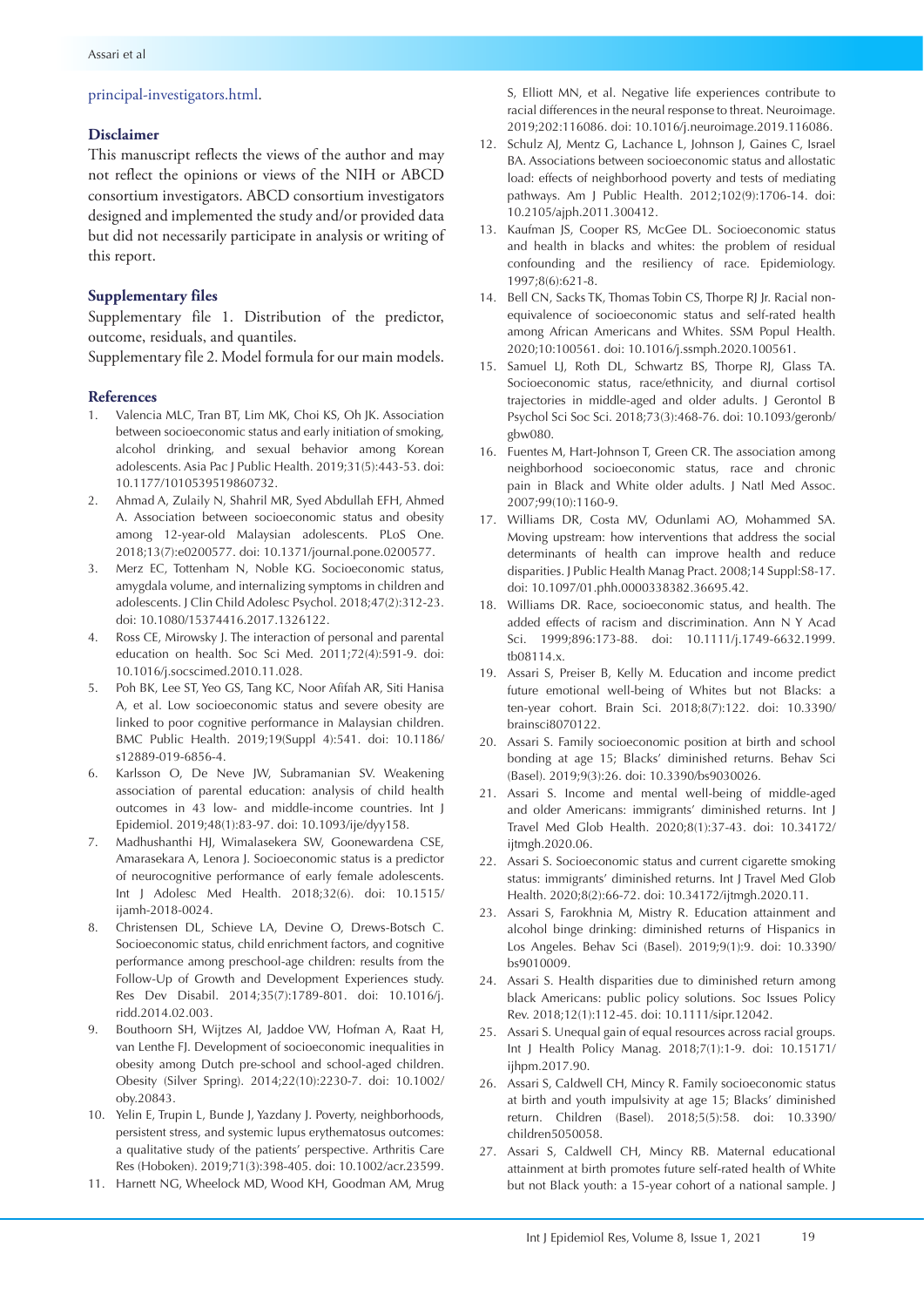Clin Med. 2018;7(5):93. doi: 10.3390/jcm7050093.

- 28. Assari S, Thomas A, Caldwell CH, Mincy RB. Blacks' diminished health return of family structure and socioeconomic status; 15 years of follow-up of a national urban sample of youth. J Urban Health. 2018;95(1):21-35. doi: 10.1007/s11524-017-0217-3.
- 29. Assari S, Mistry R. Diminished return of employment on ever smoking among Hispanic Whites in Los Angeles. Health Equity. 2019;3(1):138-44. doi: 10.1089/heq.2018.0070.
- 30. Assari S. Socioeconomic determinants of systolic blood pressure; minorities' diminished returns. J Health Econ Dev. 2019;1(1):1-11.
- 31. Assari S. Socioeconomic status and self-rated oral health; diminished return among Hispanic Whites. Dent J (Basel). 2018;6(2):11. doi: 10.3390/dj6020011.
- 32. Assari S. Education attainment and obesity: differential returns based on sexual orientation. Behav Sci (Basel). 2019;9(2):16. doi: 10.3390/bs9020016.
- 33. Assari S, Boyce S, Bazargan M, Caldwell CH, Zimmerman MA. Place-based diminished returns of parental educational attainment on school performance of non-Hispanic White youth. Front Educ (Lausanne). 2020;5:30. doi: 10.3389/ feduc.2020.00030.
- 34. Assari S, Moghani Lankarani M. Stressful life events and risk of depression 25 years later: race and gender differences. Front Public Health. 2016;4:49. doi: 10.3389/fpubh.2016.00049.
- 35. Assari S, Caldwell CH, Zimmerman MA. Sex differences in the association between testosterone and violent behaviors. Trauma Mon. 2014;19(3):e18040. doi: 10.5812/traumamon.18040.
- 36. Assari S, Caldwell CH. Gender and ethnic differences in the association between obesity and depression among Black adolescents. J Racial Ethn Health Disparities. 2015;2(4):481- 93. doi: 10.1007/s40615-015-0096-9.
- 37. Assari S, Moghani Lankarani M, Malekahmadi MR, Caldwell CH, Zimmerman M. Baseline religion involvement predicts subsequent salivary cortisol levels among male but not female Black youth. Int J Endocrinol Metab. 2015;13(4):e31790. doi: 10.5812/ijem.31790.
- 38. Assari S, Moghani Lankarani M. Association between stressful life events and depression; intersection of race and gender. J Racial Ethn Health Disparities. 2016;3(2):349-56. doi: 10.1007/s40615-015-0160-5.
- 39. Assari S, Moghani Lankarani M, Caldwell CH, Zimmerman M. Anxiety symptoms during adolescence predicts salivary cortisol in early adulthood among Blacks; sex differences. Int J Endocrinol Metab. 2015;13(4):e18041. doi: 10.5812/ ijem.18041.
- 40. Assari S, Caldwell CH, Bazargan M. Association between parental educational attainment and youth outcomes and role of race/ethnicity. JAMA Netw Open. 2019;2(11):e1916018. doi: 10.1001/jamanetworkopen.2019.16018.
- 41. Assari S, Mistry R. Educational attainment and smoking status in a national sample of American adults; evidence for the Blacks' diminished return. Int J Environ Res Public Health. 2018;15(4):763. doi: 10.3390/ijerph15040763.
- 42. Assari S, Mistry R, Caldwell CH, Bazargan M. Protective effects of parental education against youth cigarette smoking: diminished returns of Blacks and Hispanics. Adolesc Health Med Ther. 2020;11:63-71. doi: 10.2147/ahmt.s238441.
- 43. Assari S. Parental educational attainment and mental wellbeing of college students; diminished returns of Blacks. Brain Sci. 2018;8(11):193. doi: 10.3390/brainsci8110193.
- 44. Assari S. Blacks' diminished return of education attainment on subjective health; mediating effect of income. Brain Sci. 2018;8(9):176. doi: 10.3390/brainsci8090176.
- 45. Assari S, Caldwell CH, Zimmerman MA. Family structure and

subsequent anxiety symptoms; minorities' diminished return. Brain Sci. 2018;8(6):97. doi: 10.3390/brainsci8060097.

- 46. Assari S, Hani N. Household income and children's unmet dental care need; Blacks' diminished return. Dent J (Basel). 2018;6(2):17. doi: 10.3390/dj6020017.
- 47. Wierenga LM, Sexton JA, Laake P, Giedd JN, Tamnes CK. A key characteristic of sex differences in the developing brain: greater variability in brain structure of boys than girls. Cereb Cortex. 2018;28(8):2741-51. doi: 10.1093/cercor/bhx154.
- 48. Javanbakht A, Kim P, Swain JE, Evans GW, Phan KL, Liberzon I. Sex-specific effects of childhood poverty on neurocircuitry of processing of emotional cues: a neuroimaging study. Behav Sci (Basel). 2016;6(4):28. doi: 10.3390/bs6040028.
- 49. Kim DJ, Davis EP, Sandman CA, Glynn L, Sporns O, O'Donnell BF, et al. Childhood poverty and the organization of structural brain connectome. NeuroImage. 2019;184:409-16. doi: 10.1016/j.neuroimage.2018.09.041.
- 50. Whittle S, Lichter R, Dennison M, Vijayakumar N, Schwartz O, Byrne ML, et al. Structural brain development and depression onset during adolescence: a prospective longitudinal study. Am J Psychiatry. 2014;171(5):564-71. doi: 10.1176/appi. ajp.2013.13070920.
- 51. McDermott CL, Seidlitz J, Nadig A, Liu S, Clasen LS, Blumenthal JD, et al. Longitudinally mapping childhood socioeconomic status associations with cortical and subcortical morphology. J Neurosci. 2019;39(8):1365-73. doi: 10.1523/jneurosci.1808-18.2018.
- 52. Assari S, Caldwell CH. High risk of depression in high-income African American boys. J Racial Ethn Health Disparities. 2018;5(4):808-19. doi: 10.1007/s40615-017-0426-1.
- 53. Assari S, Gibbons FX, Simons R. Depression among Black youth; interaction of class and place. Brain Sci. 2018;8(6):108. doi: 10.3390/brainsci8060108.
- 54. Littlefield AK, Stevens AK, Ellingson JM, King KM, Jackson KM. Changes in negative urgency, positive urgency, and sensation seeking across adolescence. Pers Individ Dif. 2016;90:332-7. doi: 10.1016/j.paid.2015.11.024.
- 55. Cyders MA, Zapolski TC, Combs JL, Settles RF, Fillmore MT, Smith GT. Experimental effect of positive urgency on negative outcomes from risk taking and on increased alcohol consumption. Psychol Addict Behav. 2010;24(3):367-75. doi: 10.1037/a0019494.
- 56. Racine SE, Keel PK, Burt SA, Sisk CL, Neale M, Boker S, et al. Exploring the relationship between negative urgency and dysregulated eating: etiologic associations and the role of negative affect. J Abnorm Psychol. 2013;122(2):433-44. doi: 10.1037/a0031250.
- 57. Halcomb M, Argyriou E, Cyders MA. Integrating preclinical and clinical models of negative urgency. Front Psychiatry. 2019;10:324. doi: 10.3389/fpsyt.2019.00324.
- 58. Wang H, Wen B, Cheng J, Li H. Brain structural differences between normal and obese adults and their links with lack of perseverance, negative urgency, and sensation seeking. Sci Rep. 2017;7:40595. doi: 10.1038/srep40595.
- 59. Wang FL, Chassin L. Negative urgency mediates the relation between genetically-influenced serotonin functioning and alcohol problems. Clin Psychol Sci. 2018;6(1):106-22. doi: 10.1177/2167702617733817.
- 60. Albein-Urios N, Martinez-Gonzalez JM, Lozano Ó, Moreno-López L, Soriano-Mas C, Verdejo-Garcia A. Negative urgency, disinhibition and reduced temporal pole gray matter characterize the comorbidity of cocaine dependence and personality disorders. Drug Alcohol Depend. 2013;132(1- 2):231-7. doi: 10.1016/j.drugalcdep.2013.02.008.
- 61. Aloi M, Rania M, Carbone EA, Calabrò G, Caroleo M,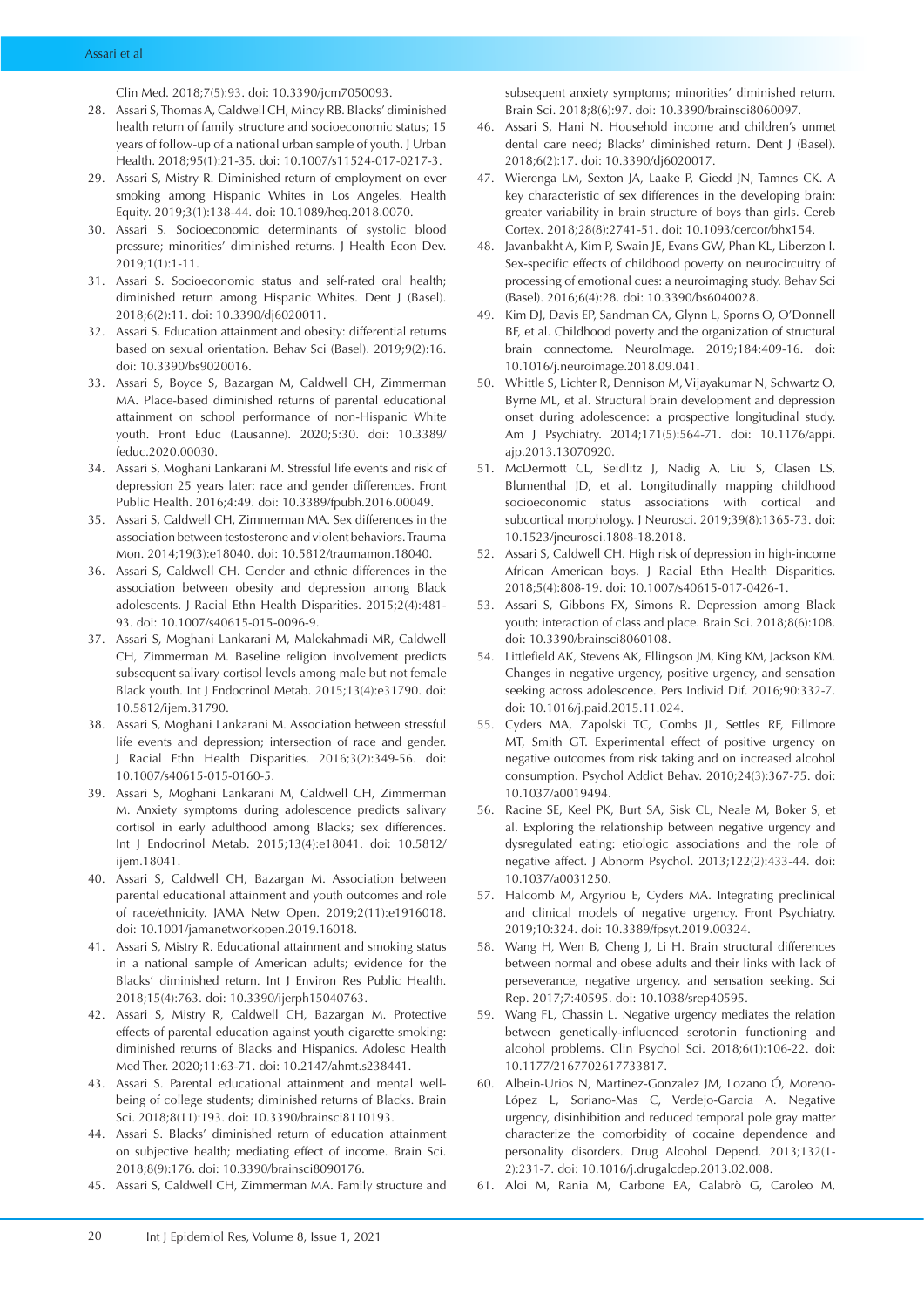Carcione A, et al. The role of self-monitoring metacognition sub-function and negative urgency related to binge severity. Eur Eat Disord Rev. 2020;28(5):580-6. doi: 10.1002/erv.2742.

- 62. Verdejo-García A, Lozano O, Moya M, Alcázar MA, Pérez-García M. Psychometric properties of a Spanish version of the UPPS-P impulsive behavior scale: reliability, validity and association with trait and cognitive impulsivity. J Pers Assess. 2010;92(1):70-7. doi: 10.1080/00223890903382369.
- 63. Mason TB, Dunton GF, Gearhardt AN, Leventhal AM. Emotional disorder symptoms, anhedonia, and negative urgency as predictors of hedonic hunger in adolescents. Eat Behav. 2020;36:101343. doi: 10.1016/j.eatbeh.2019.101343.
- 64. Racine SE, Burt SA, Keel PK, Sisk CL, Neale MC, Boker S, et al. Examining associations between negative urgency and key components of objective binge episodes. Int J Eat Disord. 2015;48(5):527-31. doi: 10.1002/eat.22412.
- 65. Puhalla AA, Ammerman BA, Uyeji LL, Berman ME, McCloskey MS. Negative urgency and reward/punishment sensitivity in intermittent explosive disorder. J Affect Disord. 2016;201:8- 14. doi: 10.1016/j.jad.2016.04.045.
- 66. Bardo MT, Weiss VG, Rebec GV. Using preclinical models to understand the neural basis of negative urgency. In: Sangha S, Foti D, ed. Neurobiology of Abnormal Emotion and Motivated Behaviors. Academic Press; 2018. p. 2-20. doi: 10.1016/ b978-0-12-813693-5.00001-0.
- 67. NIH's Adolescent Brain Cognitive Development (ABCD) Study. Alcohol Res. 2018;39(1):97.
- 68. Casey BJ, Cannonier T, Conley MI, Cohen AO, Barch DM, Heitzeg MM, et al. The adolescent brain cognitive development (ABCD) study: imaging acquisition across 21 sites. Dev Cogn Neurosci. 2018;32:43-54. doi: 10.1016/j.dcn.2018.03.001.
- 69. Karcher NR, O'Brien KJ, Kandala S, Barch DM. Restingstate functional connectivity and psychotic-like experiences in childhood: results from the adolescent brain cognitive development study. Biol Psychiatry. 2019;86(1):7-15. doi: 10.1016/j.biopsych.2019.01.013.
- 70. Lisdahl KM, Sher KJ, Conway KP, Gonzalez R, Feldstein Ewing SW, Nixon SJ, et al. Adolescent brain cognitive development (ABCD) study: overview of substance use assessment methods. Dev Cogn Neurosci. 2018;32:80-96. doi: 10.1016/j. dcn.2018.02.007.
- 71. Luciana M, Bjork JM, Nagel BJ, Barch DM, Gonzalez R, Nixon SJ, et al. Adolescent neurocognitive development and impacts of substance use: overview of the adolescent brain cognitive development (ABCD) baseline neurocognition battery. Dev Cogn Neurosci. 2018;32:67-79. doi: 10.1016/j. dcn.2018.02.006.
- 72. Auchter AM, Hernandez Mejia M, Heyser CJ, Shilling PD, Jernigan TL, Brown SA, et al. A description of the ABCD organizational structure and communication framework. Dev Cogn Neurosci. 2018;32:8-15. doi: 10.1016/j. dcn.2018.04.003.
- 73. Asaad SK, Bjarkam CR. The Aalborg Bolt-Connected Drain (ABCD) study: a prospective comparison of tunnelled and bolt-connected external ventricular drains. Acta Neurochir (Wien). 2019;161(1):33-9. doi: 10.1007/s00701-018-3737-z.
- 74. ABCD. ABCD Protocl Brocure Baseline.
- 75. Feldstein Ewing SW, Chang L, Cottler LB, Tapert SF, Dowling GJ, Brown SA. Approaching retention within the ABCD study. Dev Cogn Neurosci. 2018;32:130-7. doi: 10.1016/j. dcn.2017.11.004.
- 76. Werneck AO, Agostinete RR, Cayres SU, Urban JB, Wigna A, Chagas LGM, et al. Association between cluster of lifestyle behaviors and HOMA-IR among adolescents: ABCD growth study. Medicina (Kaunas). 2018;54(6):96. doi: 10.3390/

medicina54060096.

- 77. Fine JD, Moreau AL, Karcher NR, Agrawal A, Rogers CE, Barch DM, et al. Association of prenatal cannabis exposure with psychosis proneness among children in the adolescent brain cognitive development (ABCD) study. JAMA Psychiatry. 2019;76(7):762-4. doi: 10.1001/jamapsychiatry.2019.0076.
- 78. Dick AS, Garcia NL, Pruden SM, Thompson WK, Hawes SW, Sutherland MT, et al. Author Correction: No evidence for a bilingual executive function advantage in the ABCD study. Nat Hum Behav. 2019;3(10):1124. doi: 10.1038/s41562-019- 0756-6.
- 79. Dick AS, Garcia NL, Pruden SM, Thompson WK, Hawes SW, Sutherland MT, et al. Author Correction: No evidence for a bilingual executive function advantage in the nationally representative ABCD study. Nat Hum Behav. 2019;3(9):999. doi: 10.1038/s41562-019-0709-0.
- 80. Michelini G, Barch DM, Tian Y, Watson D, Klein DN, Kotov R. Delineating and validating higher-order dimensions of psychopathology in the Adolescent Brain Cognitive Development (ABCD) study. Transl Psychiatry. 2019;9(1):261. doi: 10.1038/s41398-019-0593-4.
- 81. Gray JC, Schvey NA, Tanofsky-Kraff M. Demographic, psychological, behavioral, and cognitive correlates of BMI in youth: findings from the Adolescent Brain Cognitive Development (ABCD) study. Psychol Med. 2020;50(9):1539- 47. doi: 10.1017/s0033291719001545.
- 82. Beauchaine TP. Family history of depression and child striatal volumes in the ABCD study: promise and perils of neuroimaging research with large samples. J Am Acad Child Adolesc Psychiatry. 2020;59(10):1133-4. doi: 10.1016/j. jaac.2020.01.002.
- 83. Buscemi S, Corleo D, Vasto S, Buscemi C, Massenti MF, Nuzzo D, et al. Factors associated with circulating concentrations of irisin in the general population cohort of the ABCD study. Int J Obes (Lond). 2018;42(3):398-404. doi: 10.1038/ijo.2017.255.
- 84. Exupério IN, Agostinete RR, Werneck AO, Maillane-Vanegas S, Luiz-de-Marco R, Mesquita EDL, et al. Impact of artistic gymnastics on bone formation marker, density and geometry in female adolescents: ABCD-growth study. J Bone Metab. 2019;26(2):75-82. doi: 10.11005/jbm.2019.26.2.75.
- 85. Lynch KR, Anokye NK, Vlachopoulos D, Barbieri FA, Turi-Lynch BC, Codogno JS, et al. Impact of sports participation on incidence of bone traumatic fractures and health-care costs among adolescents: ABCD-growth study. Phys Sportsmed. 2020;48(3):298-303. doi: 10.1080/00913847.2019.1685859.
- 86. Dick AS, Garcia NL, Pruden SM, Thompson WK, Hawes SW, Sutherland MT, et al. No evidence for a bilingual executive function advantage in the nationally representative ABCD study. Nat Hum Behav. 2019;3(7):692-701. doi: 10.1038/ s41562-019-0609-3.
- 87. Hoffman EA, Howlett KD, Breslin F, Dowling GJ. Outreach and innovation: communication strategies for the ABCD study. Dev Cogn Neurosci. 2018;32:138-42. doi: 10.1016/j. dcn.2018.04.001.
- 88. Garavan H, Bartsch H, Conway K, Decastro A, Goldstein RZ, Heeringa S, et al. Recruiting the ABCD sample: design considerations and procedures. Dev Cogn Neurosci. 2018;32:16-22. doi: 10.1016/j.dcn.2018.04.004.
- 89. Lynam DR, Smith GT, Whiteside SP, Cyders MA. The UPPS-P: Assessing Five Personality Pathways to Impulsive Behavior. West Lafayette, IN: Purdue University; 2006.
- 90. Gur RE, Gur RC. Sex differences in brain and behavior in adolescence: findings from the Philadelphia Neurodevelopmental Cohort. Neurosci Biobehav Rev. 2016;70:159-70. doi: 10.1016/j.neubiorev.2016.07.035.